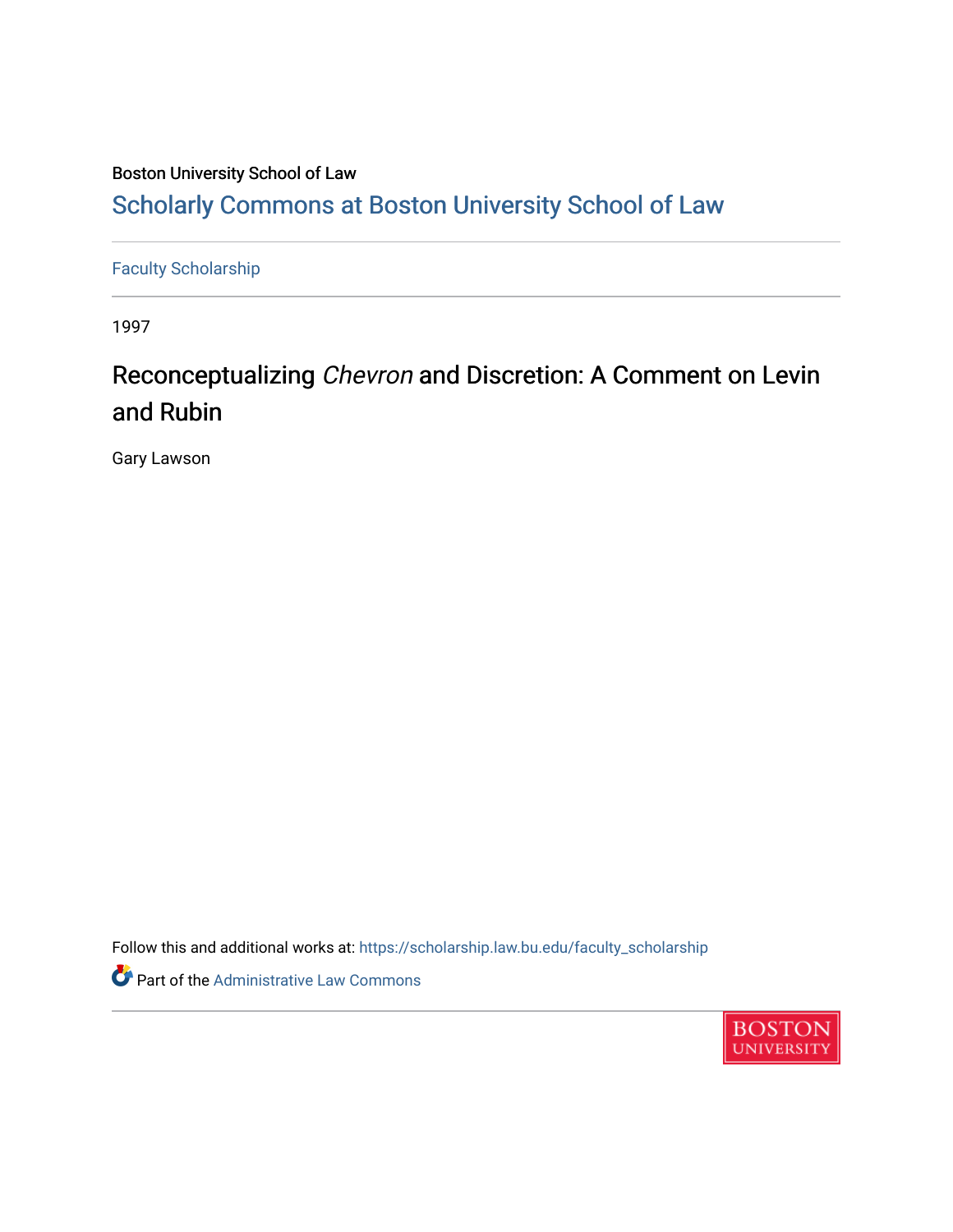### RECONCEPTUALIZING *CHEVRON* AND DISCRETION: A COMMENT ON LEVIN AND RUBIN

### GARY S. LAwsON\*

Professors Ronald Levin and Edward Rubin want to change the way we think about important administrative law concepts. Ronald Levin's paper, *The Anatomy of* Chevron: *Step Two Reconsidered,1* argues that *Chevron's2* currently ill-defined second step ought to be reconceptualized as an application of arbitrary or capricious review. Edward Rubin's paper, *Discretion and Its Discontents,3* is part of his ongoing project to reconceptualize the way we think-and, more importantly, the way we talk-about the modern administrative state. Professor Rubin suggests that the oft-used word "discretion" does not usefully describe the bureaucratic operation of the modern managerial state and that it profitably could be replaced with vocabulary drawn from the theory of bureaucracy.<sup>4</sup>

I am in substantial agreement with both papers. Accordingly, my comments are directed to some implications of their analyses that warrant further consideration.<sup>5</sup>

#### I. THE ANATOMY OF *CHEVROM.* STEP Two RECONSIDERED

Professor Levin's paper is a commentator's nightmare. It is well argued, well written, and almost certainly right. I couldn't have said it better myself.

Indeed, I have said it considerably worse myself. I recently argued that, under presently governing scope of review principles, application of *Chevron* should not exhaust judicial scrutiny of agency legal interpretations. 6 I argued that *Chevron* concerns the validity (reason-

\* Professor, Northwestern University School of Law.

1. Ronald M. Levin, *The Anatomy of* Chevron: *Step Two Reconsidered,* 72 **CHI.-KENT** L. REV. 1253 (1997).

2. Chevron U.S.A., Inc. v. Natural Resources Defense Council, Inc., 467 U.S. 837 (1984).

3. Edward L. Rubin, *Discretion and Its Discontents,* 72 **CHI.-KENT** L. REV. 1299 (1997).

*4. See id.* at 1323 n.71.

5. In other words, I am going to chide Professors Levin and Rubin for failing to address questions that no reasonable authors in their positions would have thought it necessary or appropriate to address.

*6. See* Gary Lawson, *Outcome, Procedure, and Process: Agency Duties of Explanation for Legal Conclusions,* 48 RUTGERS L. REV. 313, 314-16 (1996). My previous work, like Professor Levin's article, did not address the normative question whether current scope of review doctrine is desirable, and I intend to avoid that issue here as well.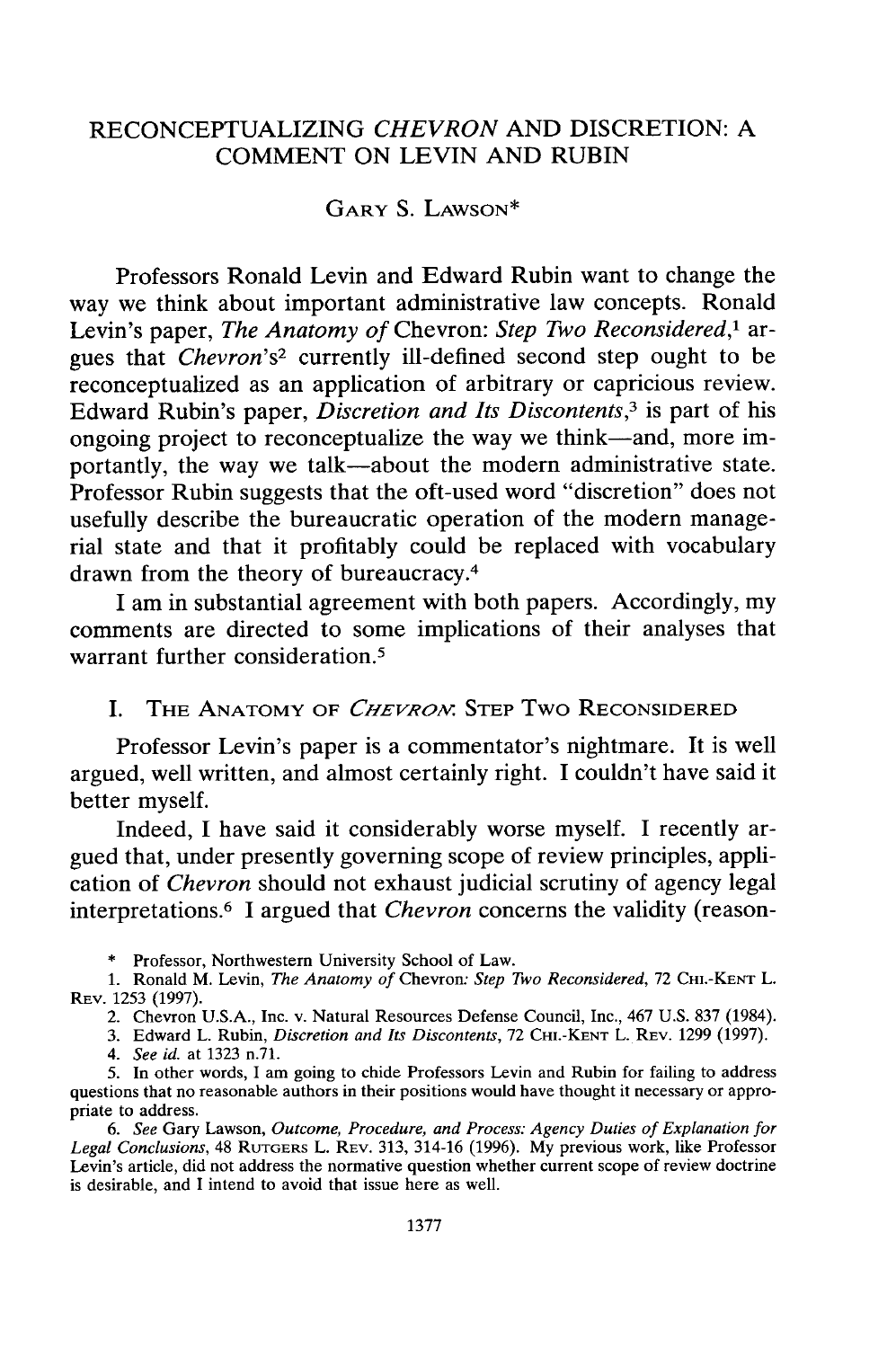ableness) of the agency's *outcome,* while the arbitrary or capricious standard, codified in § 706(2)(A) of the Administrative Procedure Act ("APA"),<sup>7</sup> further regulates the *process* by which the agency reached its decision.8 The two tests work in tandem to ensure that agencies interpreting statutes reach reasonable results through reasonable decisionmaking processes. I described the instructions that the combination of *Chevron* and the arbitrary or capricious test gives to judges reviewing agency legal conclusions in the following terms:

Ensure that the agency provided all procedures required by law. Then ask, pursuant to *Chevron*, if the agency's *outcome* is a reasonable "fit" with the statute. Do not require the agency's interpretation of the statute to be *correct* (as determined by whatever theory of statutory interpretation the court employs), but rather require that the conclusion be one that a reasonable person could reach. If the agency's interpretation satisfies this deferential outcome test, then ask whether the *process* by which the agency reached that conclusion was "arbitrary" or "capricious." A nonarbitrary, noncapricious agency process must at least attempt to determine the correct interpretation of the statute. Require the agency to explain<br>how it tried to reach a conclusion using traditional tools of statutory interpretation. Generously defer to the agency's identification and application of the relevant interpretative tools, but ensure that the agency sincerely attempted to use actual interpretative tools. If, but *only* if, the agency genuinely and reasonably concludes that traditional tools of statutory interpretation are ineffective in this case, allow the agency to employ considerations of policy in resolving the matter. Review of those considerations should follow the traditional "hard look" approach: ensure that the agency identifies and articulates the factors that it considers and the assumptions that it makes; determine (with an appropriately deferential attitude) if those factors and assumptions are substantively rational; and ensure that the agency applied its articulated considerations reasonably, logically and consistently. <sup>9</sup>

Professor Levin reaches essentially the same conclusion through a different route. 10 Rather than have both steps of *Chevron* govern the agency's outcome, Professor Levin would convert step one into an

*7. See* 5 U.S.C. § 706(2)(A) (1994) ("The reviewing court shall **...** hold unlawful and set aside agency action, findings, and conclusions found to be ... arbitrary, capricious, an abuse of discretion, or otherwise not in accordance with law . . . .").

9. *Id.* at 331.

10. Professor Mark Seidenfeld has also strongly urged extension of "hard look" principles to *Chevron. See* Mark Seidenfeld, *A Syncopated* Chevron: *Emphasizing Reasoned Decisionmaking in Reviewing Agency Interpretations of Statutes,* 73 TEX. L. **REV.** 83 (1994). And Professor Bernard Bell has urged courts to look closely at the interpretive methodologies employed by agencies in statutory cases. *See* Bernard W. Bell, *Using Statutory Interpretation to Improve the* Legislative Process: Can It Be Done in the Post-Chevron Era?, 13 J.L. & PoL. 105, 106 (1997).

*<sup>8.</sup> See* Lawson, *supra* note 6, at 325-26.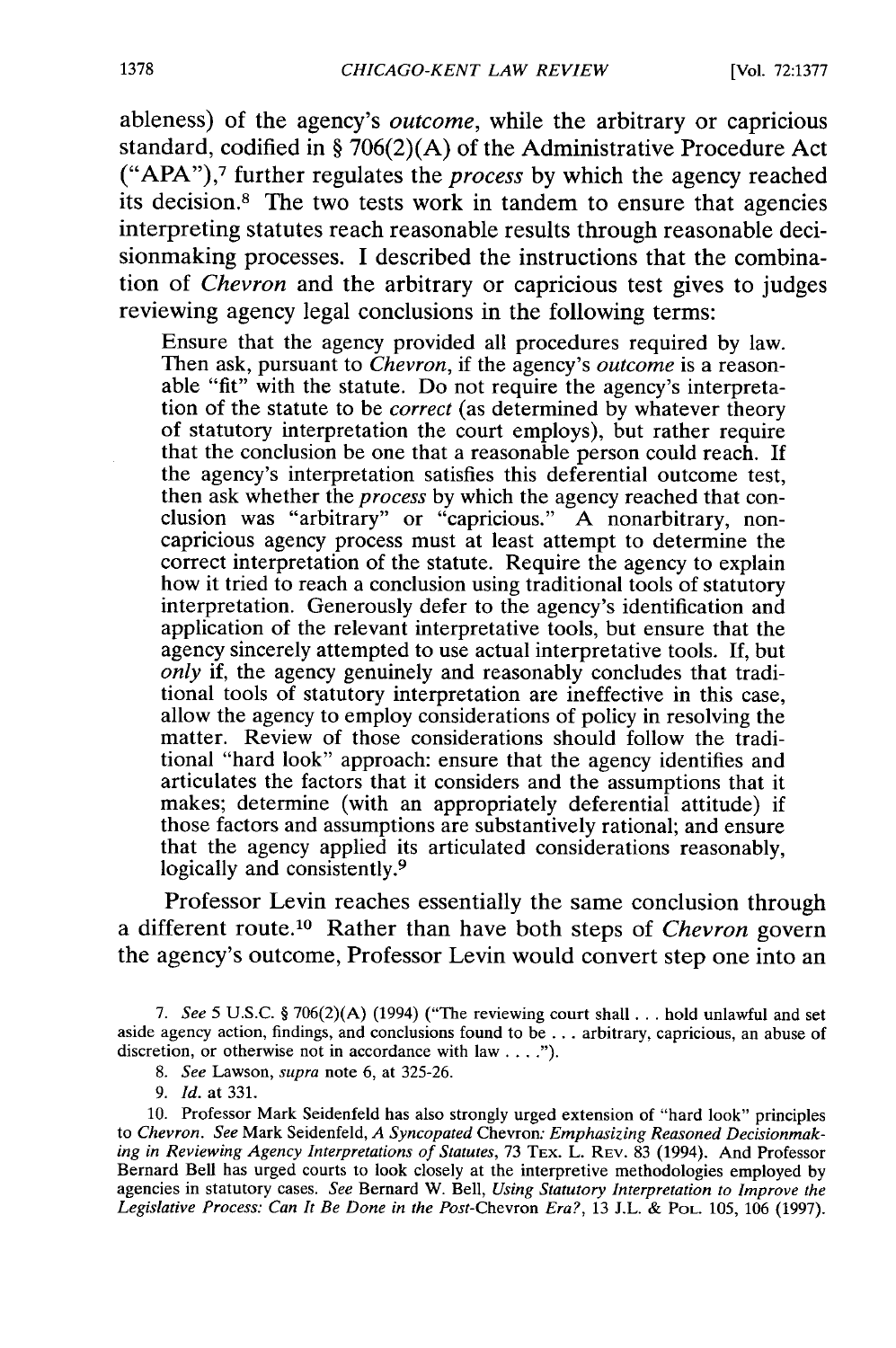all-things-considered assessment of the substantive reasonableness of the agency's interpretation and make step two a straightforward application of arbitrary or capricious review.11 There would then be no separate application of **§ 706(2)(A)** to agency legal conclusions.

Sign me up. Because Professor Levin's reconceptualized step two does exactly the same work as arbitrary or capricious review, the effect of his proposal is to convert the statutory interpretation aspect of *Chevron* into a one-step determination on the merits: is the agency's interpretation reasonable, taking into account everything that is relevant to statutory interpretation in the modern administrative state? This would be a major step forward for scope of review doctrine.<sup>12</sup> After all, we have a *"Chevron* two-step" only because of the accident of Justice Stevens' prose in *Chevron.* And it was clearly an accident. As Professor Levin points out, the Supreme Court in *Chevron* had no intention of reformulating the law of scope of review; the Court evidently thought that it was simply applying settled law.<sup>13</sup> Justice Stevens, at least, certainly had no intention of fomenting a revolution, as evidenced **by** the fact that he tried to undo the changes wrought **by** *Chevron* at his first opportunity.14 It is therefore a bit odd to treat the precise language employed **by** Justice Stevens in *Chevron* as the canonical formulation of the principle of deference to agency legal interpretations. The odd and seemingly inconvenient attempt to divide the world of statutory interpretation between steps one and two has made the already difficult task of judicial review almost unmanageable. <sup>15</sup>**If** Professor Levin can effectively eliminate step two as an independent

12. I have previously advocated reformulating *Chevron* as a one-step test, though without offering much explanation. *See* Lawson, *supra* note **6,** at 314 n.5; Gary Lawson, *Proving the Law,* 86 Nw. U. L. REV. 859, 884 n.78 (1992).

13. *See* Levin, *supra* note **1,** at 1257 & n.16.

14. *See* INS v. Cardoza-Fonseca, 480 U.S. 421, 447-48 (1987) (attempting to limit *Chevron* to cases of law application). The four-Justice concurrence in *NLRB v. United Food & Commercial Workers Union Local 23,* 484 U.S. 112, 133-34 (1988), has generally been taken as a reaffirmation of the "strong" reading of *Chevron* that grants deference to agency decisions on pure (or abstract) questions of law. *See, e.g.,* Wagner Seed Co., Inc. v. Bush, 946 F.2d 918, 922 (D.C. Cir. 1991):

Wagner contends that because this dispute concerns a "pure question of statutory interpretation," no deference is due to the EPA. In this regard, it relies upon certain decisions of this court that were superseded **by** the *Food Workers* case, 484 U.S. at 123, **108** S. Ct. at 420-21. The Court there confirmed that judicial deference is owed to the agency under step two of *Chevron* even when the only ambiguity involves "a pure question of statutory interpretation." *See id.* at 133-34, **108 S.** Ct. at 426 (Scalia, J., concurring)  $\ldots$ .

15. As Professor Levin, myself, and others such as Mark Seidenfeld have pointed out, courts have managed the problem largely **by** ignoring step two. *See, e.g.,* Seidenfeld, *supra* note **10.**

<sup>11.</sup> *See* Levin, *supra* note **1,** at 1282-86.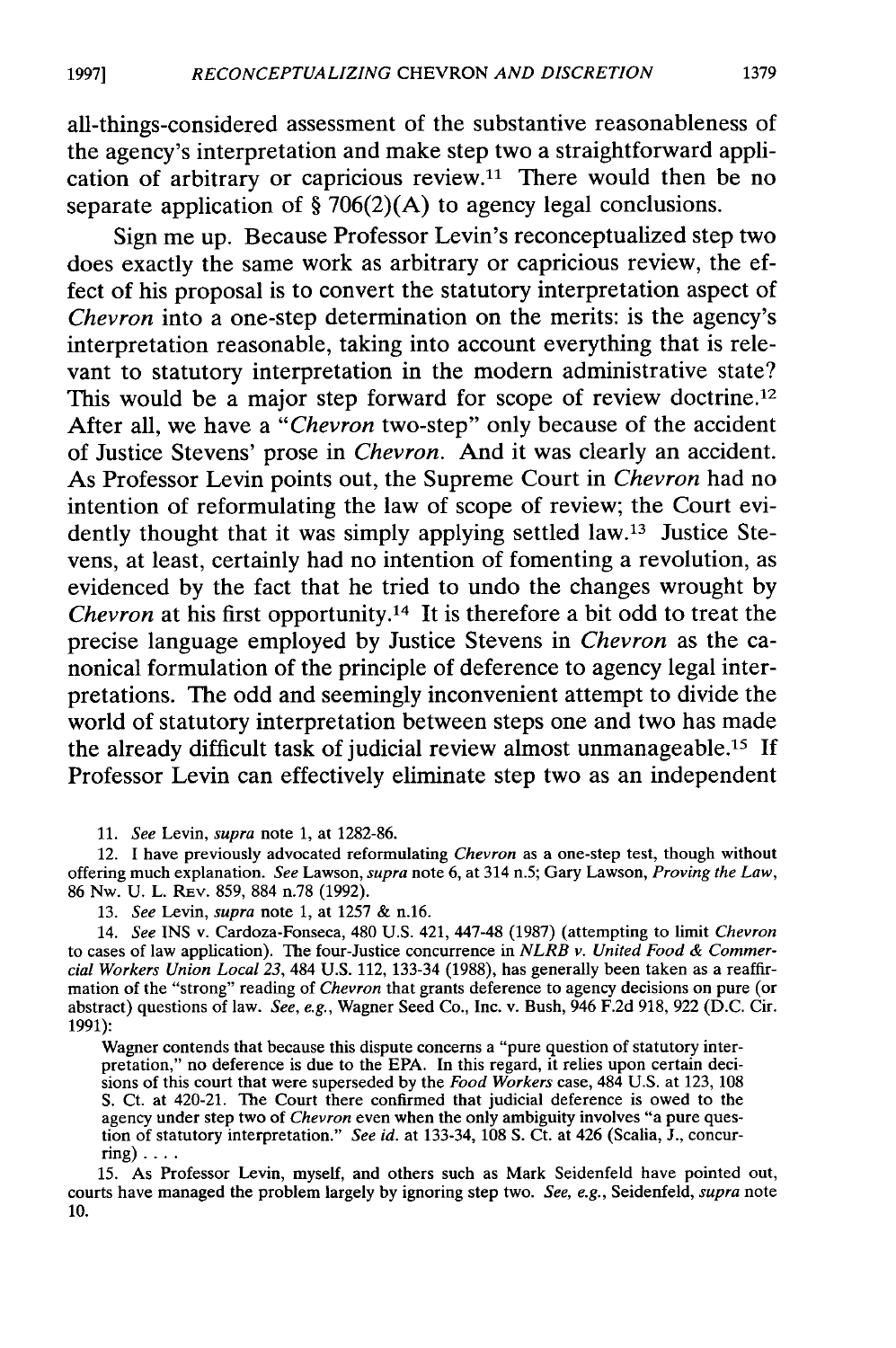(and undefined) aspect of the review process, he will have done us all a favor.

Professor Levin's reconceptualization, however, will not avoid one critical problem that faces all of us who insist-whether we rely on *Chevron*, § 706(2)(A) of the APA, or both—that agencies must explain and justify their choices among permissible interpretations of ambiguous statutes. Under Professor Levin's formulation, an agency survives step one of *Chevron* if its interpretation is a reasonable reading of the statute, taking into consideration all factors that legitimately enter into the interpretative process.<sup>16</sup> Step two then applies traditional arbitrary or capricious review, which includes the requirement that agencies articulate reasons for exercising their discretion in one way rather than another.17 In the *Chevron* context, this would require agencies to explain why they chose their particular interpretation of an ambiguous statute from among the universe of available choices that also would have passed step one if they had been selected. As Professor Levin puts it, "asking for a reasoned explanation of the agency's choice is precisely what step two is about."<sup>18</sup>

But defining what counts as a "reasoned explanation" for choosing from among a range of permissible interpretations of a statute is a bit more complicated than it seems. Agencies make many important decisions that cannot, in any realistic way, be traced to the statutes that they administer. Nothing in *§* 655(b)(5) of the Occupational Safety and Health Act ("OSHA"), 19 for example, tells OSHA how to draw a dose-response curve for toxic substances in the absence of any data concerning low-level exposure.20 The agency's choice of a curve is a *legislative* choice that must be explained (justified) by reference to efficiency, fairness, administrative convenience, and a host of other considerations that courts accept as legitimate tools of policymaking. This traditional arbitrary or capricious review for agency policymaking2' only kicks in when statutory analysis breaks down or is obviously

21. Arbitrary or capricious review, of course, applies to many agency actions besides discretionary acts of policymaking. It applies to agency fact-finding when no other review provision governs, *see* Association of Data Processing Serv. Org., Inc. v. Board of Governors, 745 F.2d 677 (D.C. Cir. 1984), and it applies to mundane acts of discretion, such as a choice not to grant more procedures than positive law requires, *see* Vermont Yankee Nuclear Power Corp. v. NRDC, Inc., 435 U.S. 519 (1978), not to initiate a rulemaking, *see* WWHT, Inc. v. FCC, 656 F.2d 807 (D.C. Cir. 1981), and not to reopen a proceeding in the face of changed circumstances or new evidence, *see* ICC v. Brotherhood of Locomotive Engineers, 482 U.S. 270 (1987).

<sup>16.</sup> *See Levin, supra* note 1, at 1282-86.

<sup>17.</sup> *See id.*

<sup>18.</sup> *Id.* at 1285-86 n.140.

<sup>19. 29</sup> U.S.C. § 655 (b)(5) (1994).

<sup>20.</sup> *See* Lawson, *supra* note 6, at 330.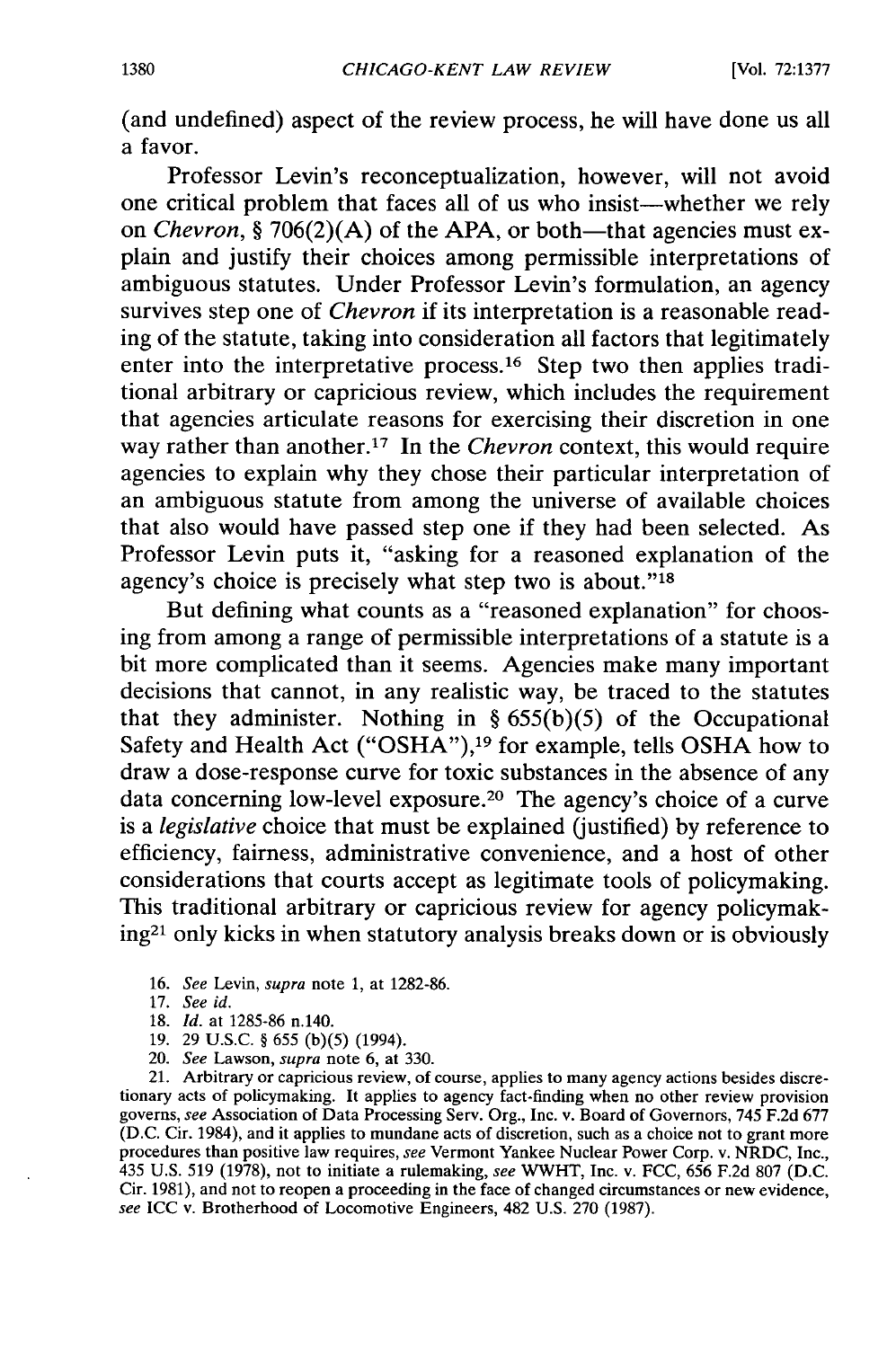futile. By the same token, *Chevron* only kicks in when the relevant statute seems to have something to say on the subject at hand. If the statute says enough to dictate the correct decision with sufficient clarity to satisfy step one of *Chevron,22* then the case is resolved on that basis. But if the statute does not *clearly* dictate the correct decision, then the agency's interpretation survives step one as long as the interpretation is within a (potentially broad) zone of reasonableness. In the normal case, many interpretations will fall within this zone; any of those interpretations, by hypothesis, will survive judicial review under step one. Professor Levin's step two then instructs judges to require agencies to explain why they picked the interpretation under review from among the set of interpretations that are within the zone of reasonableness under the statute.<sup>23</sup> Here, however, is where Professor Levin's easy equation of traditional hard look review with his anticipated *Chevron* step two review may break down. The kinds of reasons that courts generally accept as legitimate for agency policy choices are not necessarily the kinds of reasons that courts should accept for agency interpretations of statutes. Instead, agencies should have to justify their choices of statutory interpretations, in the first instance, by reference to theories of statutory interpretation. <sup>24</sup>

An example that I have used elsewhere<sup>25</sup> illustrates the point. The substantial evidence test for fact-finding gives considerable deference to agencies; courts are obliged to affirm agency decisions even when the court thinks, on balance, that the agency is wrong. But the substantial evidence test is a standard of proof for appellate courts to apply on review; it is not the standard of proof that the agency should be expected to employ in its initial decision. It would not be proper for an agency to say, "We think that the facts, on balance, support a decision for X. But we have policy reasons for wanting Y to win, and although the weight of the evidence supports  $X$ , there is enough in the record on Y's behalf to survive substantial evidence review. Accordingly, we will rule in favor of Y." Agencies may in fact do this all the time, but it is not a proper exercise of agency authority. Standards of appellate review are deferential for reasons of efficiency, economy, and fairness.<sup>26</sup> They presuppose that there has already been a full and

- 23. *See* Levin, supra note 1, at 1285.
- 24. For a powerful elaboration of this point, see Bell, *supra* note 10, at 156.
- 25. *See* Lawson, *supra* note 6, at 329.
- 26. *See* Lawson, *supra* note 12, at 883-87.

<sup>22.</sup> How clearly the statute must dictate the result is a major, and perhaps the major, issue in the application of *Chevron.*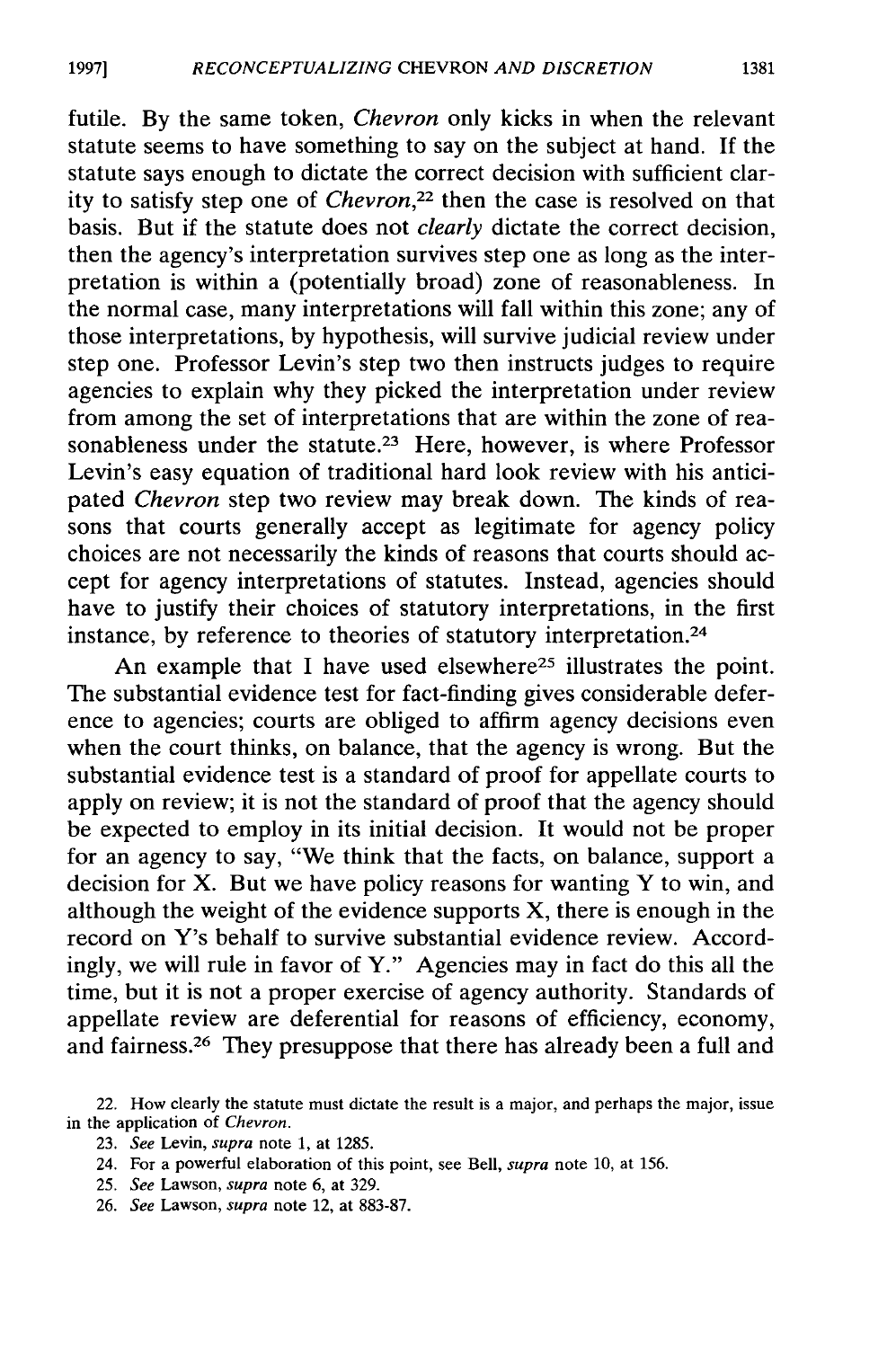fair opportunity for the parties to win before a previous tribunal. It would be a perversion of those standards of review to allow the initial decisionmakers to treat them as licenses to reach, with legitimacy (as opposed to impunity), any results that will survive appellate review. If a reviewing court knows that an agency deliberately let the weaker factual argument defeat the stronger, the agency decision should be reversed as arbitrary or capricious, even if the weaker argument survives the substantial evidence test.

The same principles hold true when agencies interpret statutes. *Chevron* instructs courts to give agencies some leeway by affirming interpretations that the courts think are wrong, but not too egregiously wrong. That does not, however, relieve the agencies of their obligation to try to get the right answer in the first instance. An agency does not do its job simply by concluding that an interpretation that it favors on policy grounds will survive *Chevron* step one review on appeal. The agency must conclude that its chosen interpretation is, all things considered (and policy concerns may be part of that mixture), the best available interpretation of the relevant statute.<sup>27</sup> Accordingly, when an agency explains why it chose a particular interpretation of a statute, the first reasons out of its mouth should be framed in terms of conventional criteria of statutory interpretation. Traditional arbitrary or capricious review, framed in the language of policymaking, will be applicable only if (and this will sometimes happen) traditional tools of statutory interpretation do not yield even a best resolution to the question of statutory meaning. Professor Levin's step two and traditional arbitrary or capricious review therefore merge only when there is a "false *Chevron"* issue: that is, where at first glance the statute seems to say something meaningful about the problem, but on further inquiry, the problem turns out to be one of pure policymaking.

In order to make the scheme of review favored by Professor Levin (and by me) work, courts must ensure that agencies have made a good-faith effort to interpret statutes correctly. (Agencies in fact have an obligation to do their very best to interpret statutes correctly, but the deferential standard of review means that appellate courts enforce a somewhat lesser obligation.) That task, however, requires

<sup>27.</sup> I have elsewhere suggested that even the best available interpretation of the statute may not be good enough to be deemed correct. *See* Lawson, *supra* note 12, at 891-94. The best available alternative standard, however, is the *minimum* standard that one can reasonably impose.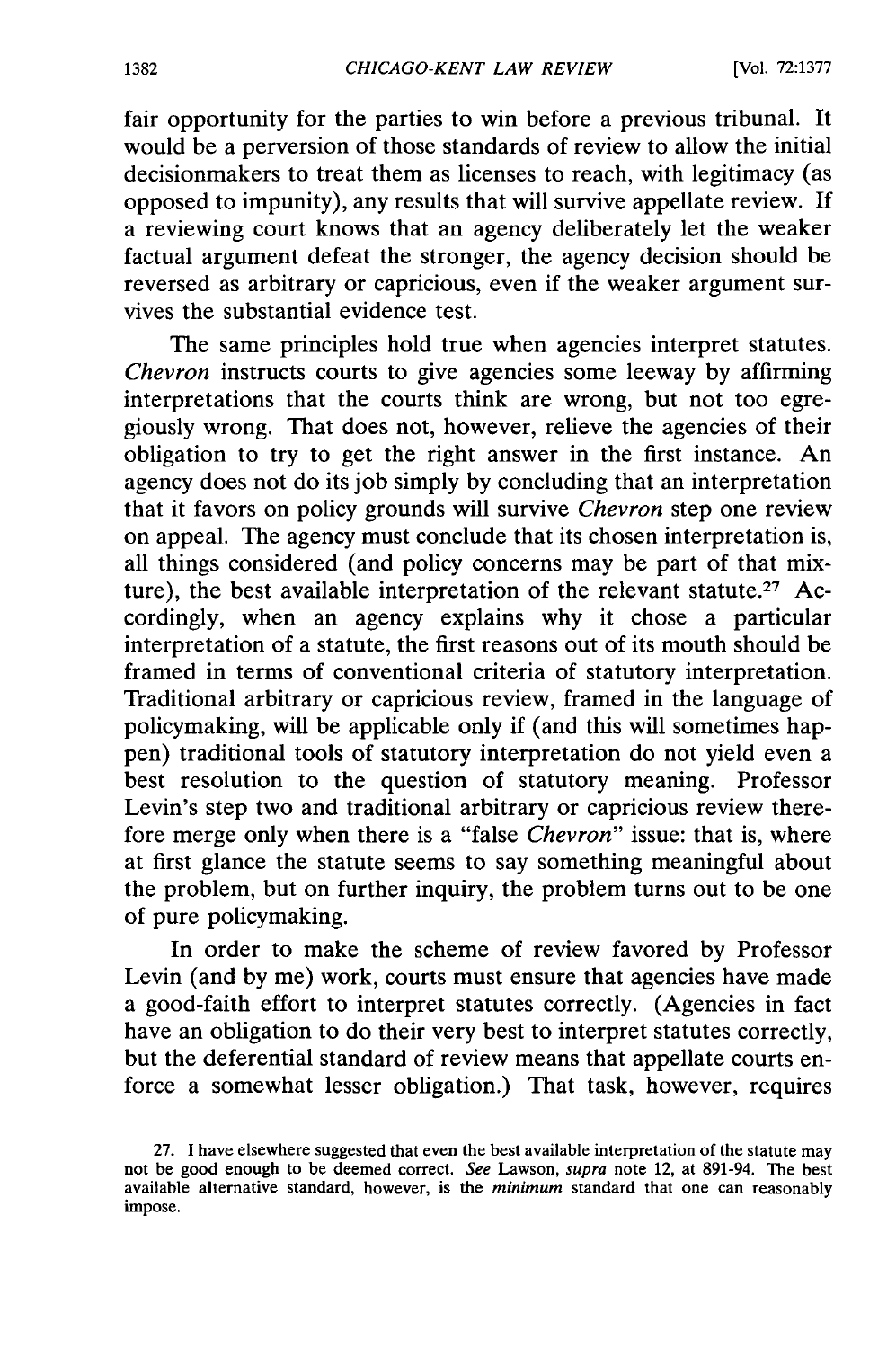courts to have some idea what a good-faith effort would look like. And that is not as simple a task as it seems.

The embarrassing fact is that our legal system has no governing theory of statutory interpretation. Various people will tell you that any or all of the following considerations are relevant: the language of the statute, the immediately surrounding context of the statutory language, the context of the entire act of which the statute is a part, the context of the entire universe of legislation, the general background and purpose of the statute, the statute's legislative history, canons of construction, and good social policy. The list is obviously partial, even on its own terms. For instance, in considering statutory language, in any of its variations, one might look for either the language's original meaning or its present meaning. Moreover, the phrases "legislative history" and "canons of construction" conceal enormous possible variations in what is considered admissible to prove statutory meaning. Legislative history, for example, can consist of hearing transcripts, floor statements, committee reports, conference committee reports, and presidential signing statements. The individual categories can be subdivided further: floor statements, for instance, might be viewed differently depending on whether they are statements by proponents or opponents of the legislation, statements by the legislation's sponsor(s), or statements that reliably can be known to have been actually made rather than inserted into the *Congressional Record* after the fact. There is simply no consensus in our legal system about which of these (and other) considerations are admissible evidence of statutory meaning.

Even more pointedly, once one determines which considerations are admissible, there is the additional problem of determining their relative weight. Two people can agree entirely that, for example, all of the considerations listed above are legitimate, but strongly disagree about the hierarchy of importance of the various considerations (for example, whether legislative history trumps canons of construction, or whether either of those considerations can trump any of the various admissible forms of statutory language). There is no consensus in our legal system about the appropriate significance or weight to be given to the many considerations that plausibly can be thought relevant to statutory interpretation.

Our legal system has dealt with this problem by burying it very deep beneath the ground. Apart from some occasional outbursts from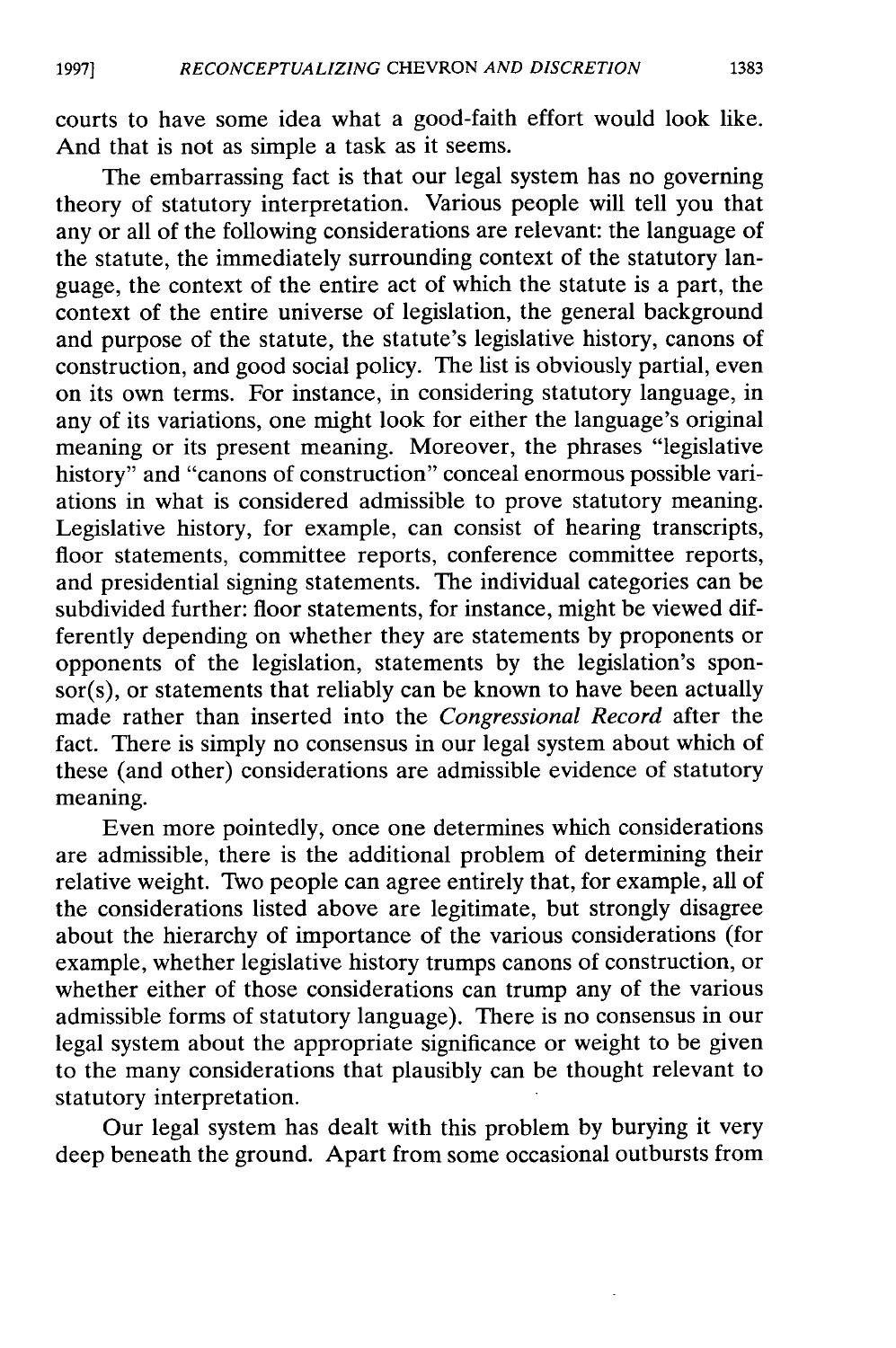Justice Scalia,28 judges say very little about interpretative methodology. And when they do speak, clarity and consistency are not often their hallmarks. Most judicial statutory interpretation takes place without *explicit* articulation of the governing norms of admissibility and significance.

Explicit articulation, however, is the focal point of arbitrary or capricious review in the modern administrative state. Professor Levin and I would effectively have courts force agencies to be clear about the considerations that drove their interpretative process. And courts accordingly have to be clear about their own rules of admissibility and significance for determining statutory meaning—at least to the extent of determining whether the agencies have relied on inadmissible considerations or have clearly assigned an inappropriate weight to admissible evidence of statutory meaning.

Perhaps it would be good for the legal system to bring these issues out into the open. Maybe we need some explicit judicial articulation of the rules of evidence for proving statutory meaning. Then again, considering the likely outcome of such a process, maybe the whole matter is best left buried, and Professor Levin and I should just shut up about *Chevron.*

#### II. *DISCRETION AND ITS DISCONTENTS*

Professor Rubin's paper is a commentator's nightmare. It is well argued, well written, and almost certainly right. I won't even try to say it myself.

It is very hard to argue with the proposition that bureaucratic organizations are best described by terminology designed to describe bureaucratic organizations. Professor Rubin correctly and usefully has pointed out that much of the language of modern administrative law is anachronistic.<sup>29</sup> Even those of us who long for the good old days of private law and constitutional government<sup>30</sup> can agree that events have overtaken our conceptual framework as rapidly as they have overtaken our Constitution and our liberties. Professor Rubin has amply demonstrated that the term "discretion" does not really

<sup>28.</sup> See, e.g., Wisconsin Pub. Intervenor v. Mortier, 501 U.S. 597, 620 (1991) (Scalia, J., concurring) (objecting to the use of legislative history).

<sup>29.</sup> *See* Rubin, *supra* note 3, at 1300.

<sup>30.</sup> *See* Gary Lawson, *The Rise and Rise of the Administrative State,* 107 HARV. L. REV. 1231 (1994) (arguing that most of the twentieth century, and a good portion of the nineteenth, is unconstitutional).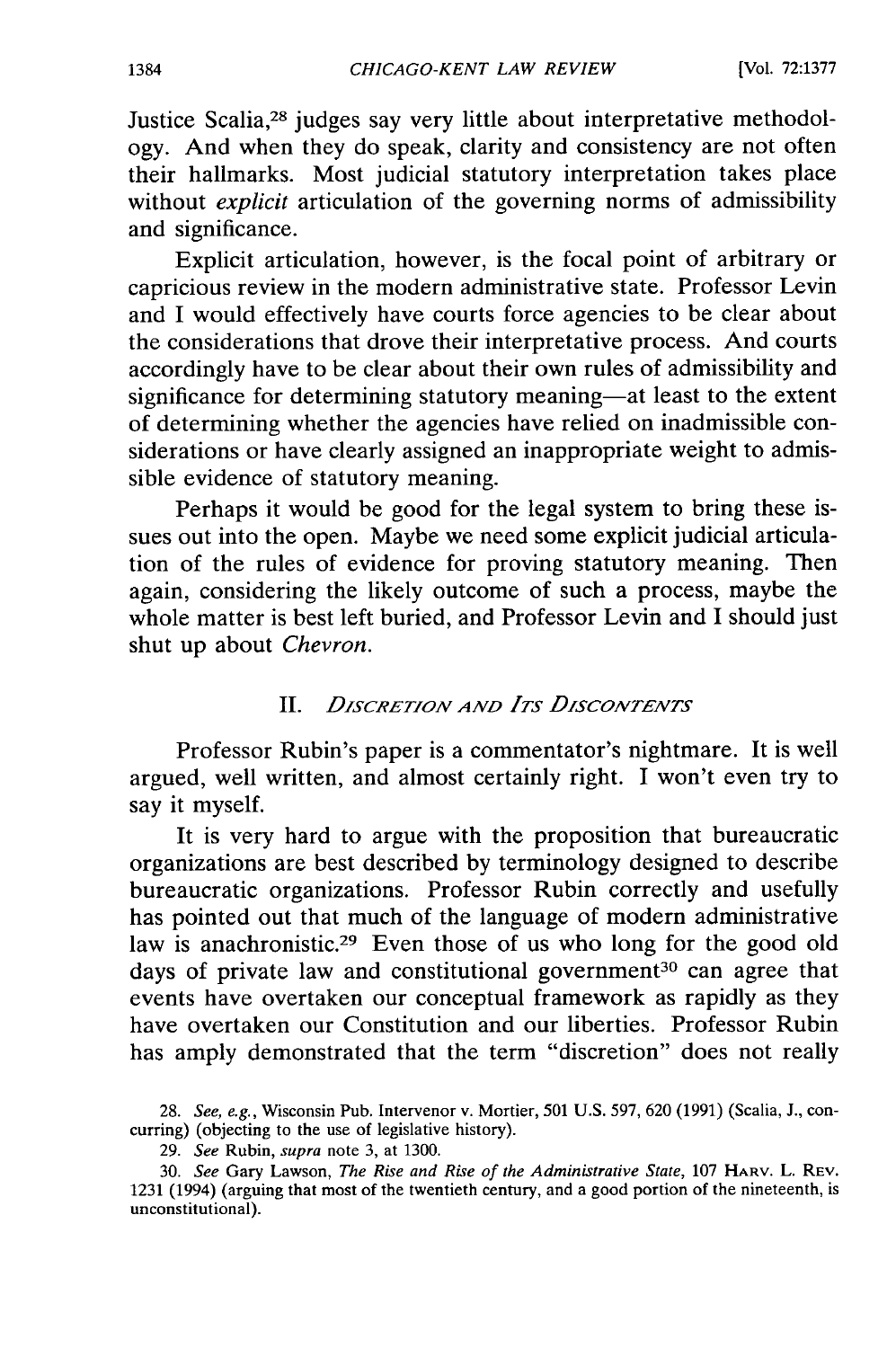communicate very much that is useful in describing modern administration.<sup>31</sup>

The real question is: what do we do about that fact? Not every error should be corrected; the costs of error correction will sometimes exceed the benefits of getting it right. There are some errors that are simply best lived with. The use of the term "discretion" in administrative law, instead of more analytically useful terminology, may be such an error.

The costs of changing our vocabulary are likely to be very high. As Professor Rubin recognizes, the word "discretion" is deeply (even if inaptly) ingrained in our legal culture; it would require a large-scale transformation in the thought and speech patterns of a great many people in order to effect any significant change in legal vocabulary.<sup>32</sup> Moreover, the term "discretion" is not merely a part of the common parlance of administrative law; it is concretely embedded in some of our most important statutes. For instance, as Part **I** of this comment illustrates, the **APA** instructs courts to invalidate agency action that is "arbitrary, capricious, *an abuse of discretion,* or otherwise not in accordance with law."<sup>33</sup> Even if one fully accepts Professor Rubin's critique of the concept of discretion, one still must figure out what to do with the word as it appears in the APA<sup>34</sup> and in the numerous organic statutes that also employ it.

Thus, the transition costs from the present linguistic regime to a more accurate one are likely to be substantial, and the benefits of a change in vocabulary are uncertain and probably impossible to identify with any precision. When all is said and done, the game may indeed be worth the candle, but we cannot tell without some sense of just how much the distortion of understanding produced **by** our present conceptual framework generates a distortion in doctrine. Much of

31. *See* Rubin, *supra* note **3,** at 1323.

32. *See id.* at 1336 ("The term discretion is too familiar to replace, and any concerted effort to do so would only seem awkward and artificial.").

33. 5 U.S.C. **§** 706(2)(A) (1994) (emphasis added).

34. The word "discretion" also appears in **§** 701(a)(2) of the **APA,** which exempts from the APA's judicial review provisions agency action that is "committed to agency discretion **by** law." *Id.* § 701(a)(2). Modern doctrine requires us to give meaning to this usage of "discretion"—and to reconcile it with the usage in **§** 706(2)(A). The correct interpretation of **§** 701(a)(2), however, probably relieves us of any obligation to interpret the word "discretion" in that context. Almost surely, the phrase "committed to agency discretion **by** law" was understood in 1946 to codify the range of questions that traditionally had been regarded as unreviewable **by** courts. The phrase, in other words, is essentially code for "those forms of agency action that courts traditionally have not reviewed." *See* Webster v. Doe, 486 U.S. 592, 607-10 (1988) (Scalia, J., dissenting). On this understanding, there is no occasion to give specific meaning to the term "discretion" in **§** 701(a)(2).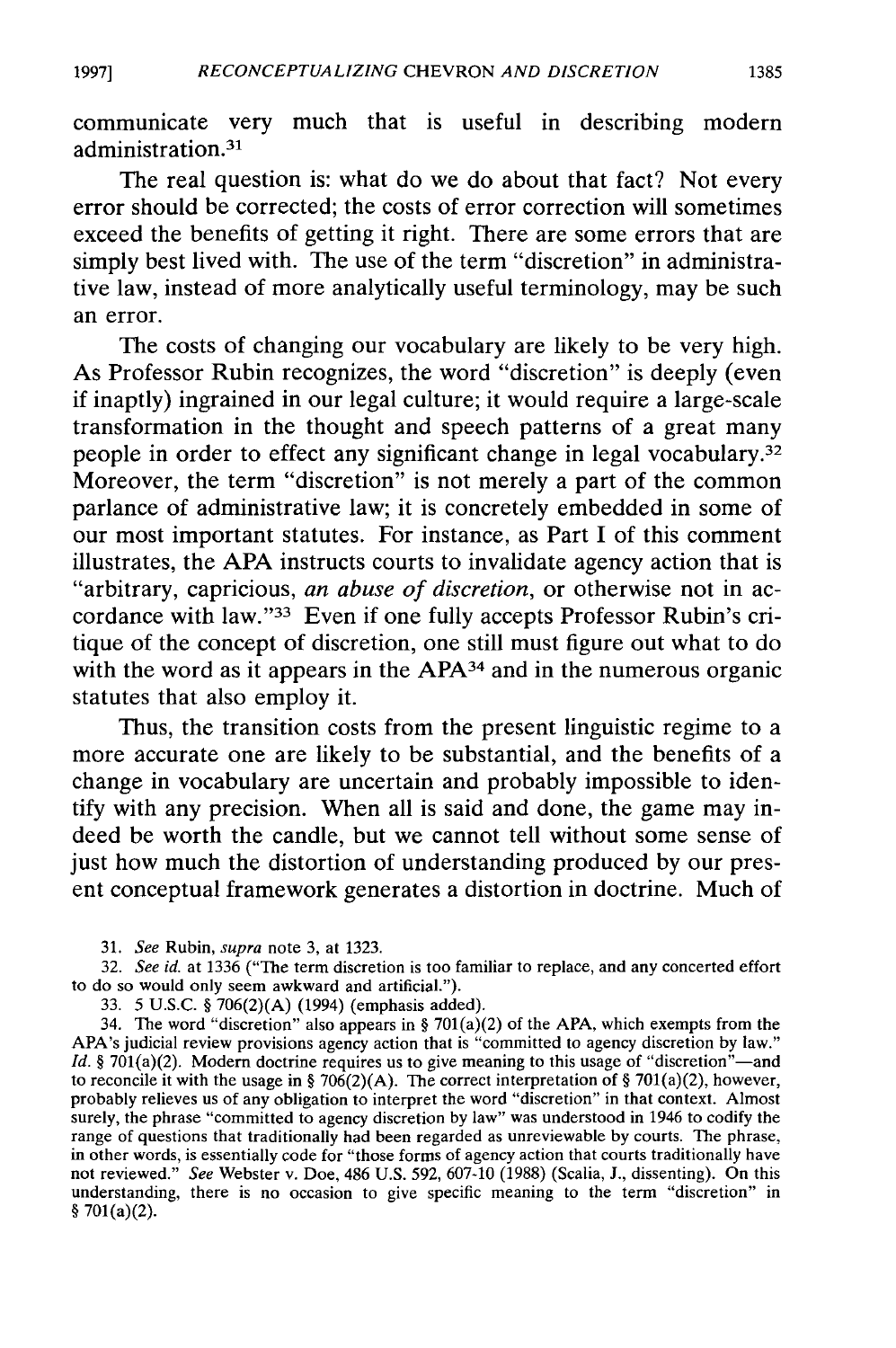Professor Rubin's recent work addresses precisely this issue in other contexts. I eagerly look forward to seeing the present article integrated into his larger project.